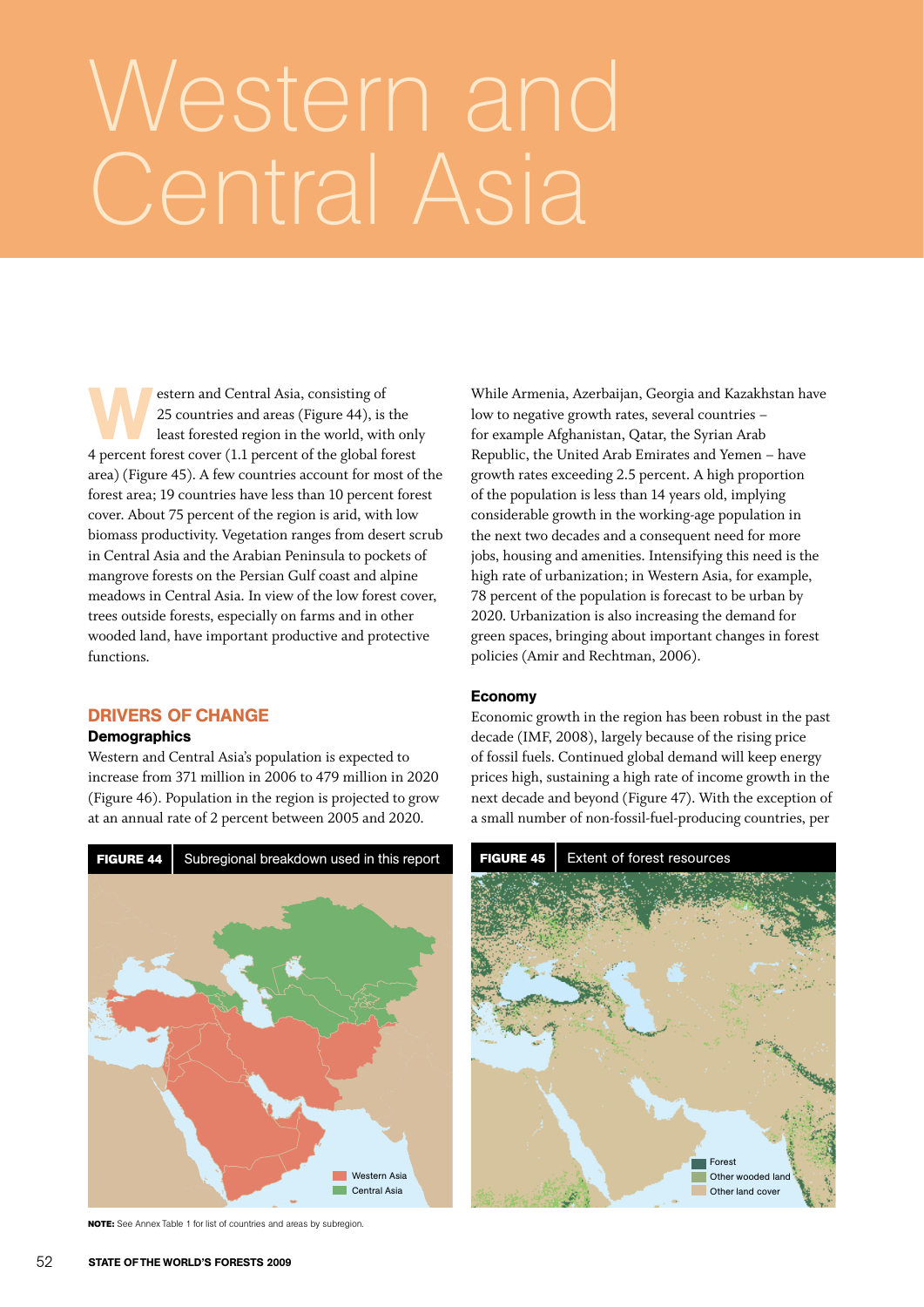

**Source:** UN, 2008a.

capita incomes will continue to increase, although income distribution may remain skewed.

However, non-fossil-fuel-producing and less diversified economies, such as Afghanistan, Kyrgyzstan, Tajikistan and Yemen, face a number of challenges. While some have benefited from the spill-over effects of the high income of the wealthier fossil-fuel-producing countries (especially through employment, markets for products and tourism), poverty remains high in these countries, as does dependence on agriculture.

The region also has a number of high- and middleincome countries with highly diversified economies including agriculture, manufacturing and a vibrant services sector. For example, Israel is among the most innovative countries in agriculture and high-technology manufacturing.

Realizing that dependence on fossil fuels creates vulnerability, most countries that produce them are diversifying their economies through investment in agriculture, industries and the services sector, including tourism. The recent rise in food prices has encouraged



**Sources:** Based on UN, 2008b; World Bank, 2007a.

some of the Gulf Cooperation Council (GCC) countries to invest in agricultural projects in countries outside the region where land and water are more available.

Although agriculture and animal husbandry account for a declining share of GDP in correspondence with the expansion of other sectors such as fossil fuels and minerals, industries and services (FAO, 2007b), they remain vital for most countries, including those that have alternative sources of income. In some countries, for example Saudi Arabia, a reduction in subsidies for high-input agriculture in dry areas has resulted in a shift of agriculture to areas with a more favourable climate, including forested zones, resulting in forest clearance.

In most countries, livestock numbers have increased substantially, largely to cater to the increasing demand for meat. Higher incomes have enabled herders to transport livestock over long distances and to new grazing areas, and even to transport water. While traditional nomadic livestock management ensured sustainability of rangelands, the new practices and the increased numbers of animals have accelerated the degradation of forests and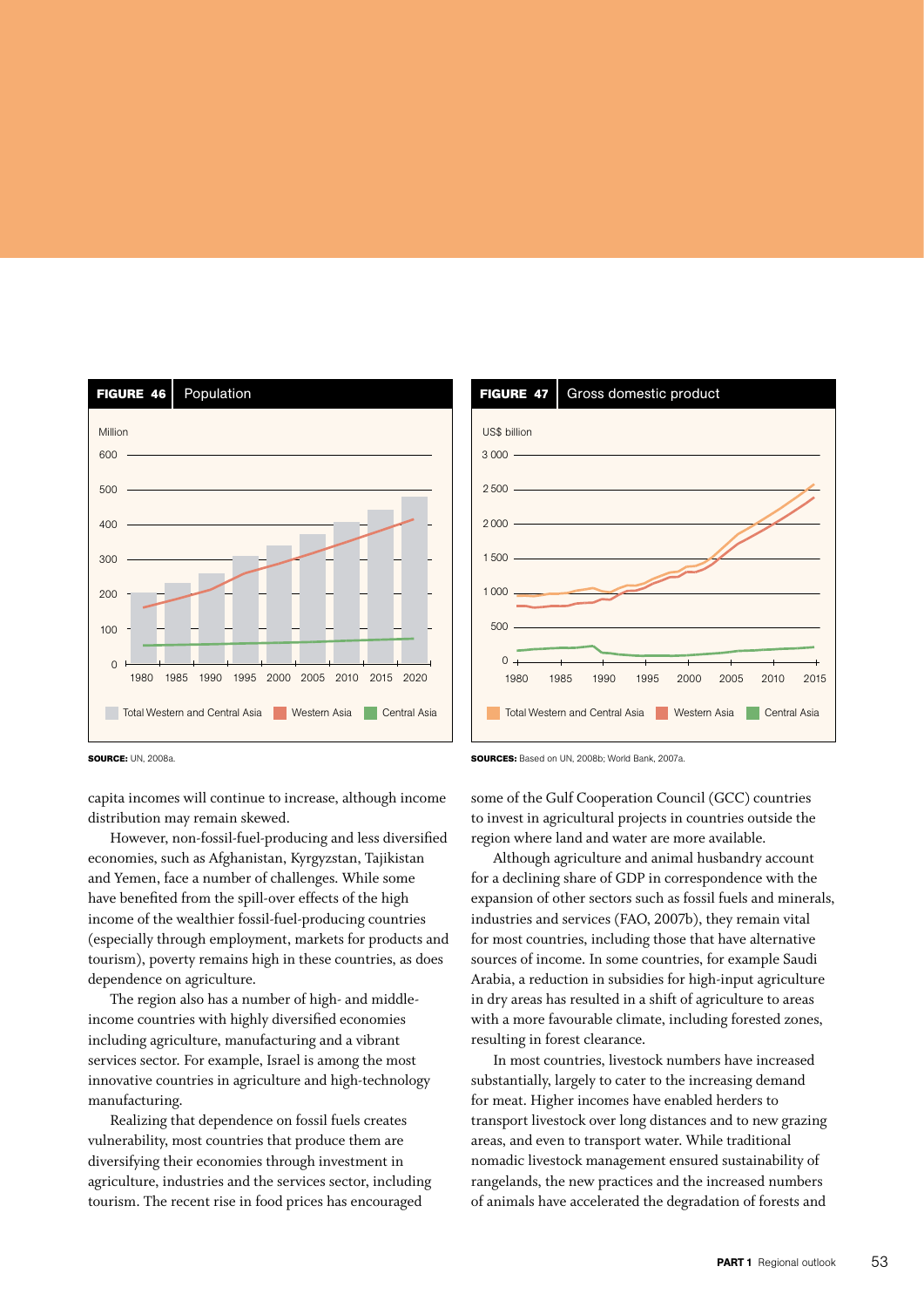rangelands (FAO, 2008f). In some of the fossil-fuel-rich countries, former herders and farmers who have moved to urban areas employ migrant workers to take over their former occupation; hence, the pressure on forests and rangelands continues.

#### Policies and institutions

Policies and institutions in and beyond the forest sector are changing at different paces depending on the larger political framework in the countries. For example, the collapse of the Soviet Union brought major transformations in Central Asia that have had direct and indirect impacts on the forest sector. Institutional capacities have declined, and forest policies, legislation and institutions have not yet been adapted to address new challenges in a decentralized framework. In some areas, conflict-related instability is undermining institutional capacity.

Historically, local community institutions had a key role in resource management, but the advent of government control undermined traditional management systems, often resulting in unregulated resource use (Government of Oman, 2005). While some countries have attempted to broaden participation (Box 26), participatory approaches have not yet taken root in most countries. However, where democratic processes are well established (e.g. Cyprus), forest policies and institutions are responding to society's changing needs, for example, by moving the focus of forest management from wood production to the provision of environmental services and by encouraging participatory approaches.

Private-sector involvement in forest management is limited, largely because most land is publicly owned, and more importantly because productivity and commercial viability are poor. However, in most countries, the private sector is dominant in forest industries and trade in forest products.

## **BOX 26** Village cooperatives in Turkey

Turkey has about 5 000 agricultural village cooperatives with a total of more than 680 000 members. About 3 200 of these cooperatives are in forest villages. Forest laws have granted special rights and privileges to forest village cooperatives since the 1970s, including priority in undertaking forest harvesting operations and eligibility to take a share of the wood they harvest at reduced rates. More than 2 100 village cooperatives carried out forestry operations in 2000, harvesting about 60 percent of the country's total wood production.

**source:** FAO, 2008f.

## Science and technology

From 1997 to 2002, average R&D expenditure in the region remained below 0.5 percent of total GDP (FAO, 2007c), significantly lower than the world average even for developing countries. However, the number of Internet users is rising, indicating that access to information is increasing. Most countries in Central Asia benefited from the large science and technology infrastructure base of the Soviet Union, and the scientific capacity of these countries has declined since its collapse. Limited resources, a top-down approach to R&D and the loss of competent scientists through emigration have affected the scientific and technological capabilities of most countries in the region, with the exception of a few such as the Islamic Republic of Iran and Turkey. Overall, forestry has low priority in the region and the sector receives minimal investment. The areas receiving most attention are forest conservation and environmental services.

## Overall scenario

Three broad patterns of development can be identified in the region, with differing implications for forests and forestry.

A number of non-fossil-fuel-producing, low-income countries will continue to depend on agriculture and animal husbandry as a main source of livelihood (with remittances from citizens employed in fossil-fuelproducing countries also becoming an important source of income). The outlook for forests and woodlands will depend on diversification of the economy – which will depend in turn on political stability, institutional development and investment in human resources. Tourism offers potential for diversification.

Countries that depend on fossil fuels for their growth and prosperity also need to diversify. Several realize the long-term vulnerability of dependence on fossil fuels and are investing in manufacturing and building up human resources. Many of these countries have neglected sectors other than energy, including agriculture and forestry; thus, despite high national income, forestry may face severe financial constraints and forestry institutions may be weak. Improving institutional frameworks is likely to remain a major challenge.

Some countries (both fossil-fuel-producing and nonfossil-fuel-producing) have made substantial progress in diversifying their economies and drawing advantage from globalization through investments in manufacturing, trade, commerce and tourism. Several are emerging as important regional and global financial centres. In these countries, increasing attention is being paid to environmental issues, including urban greening.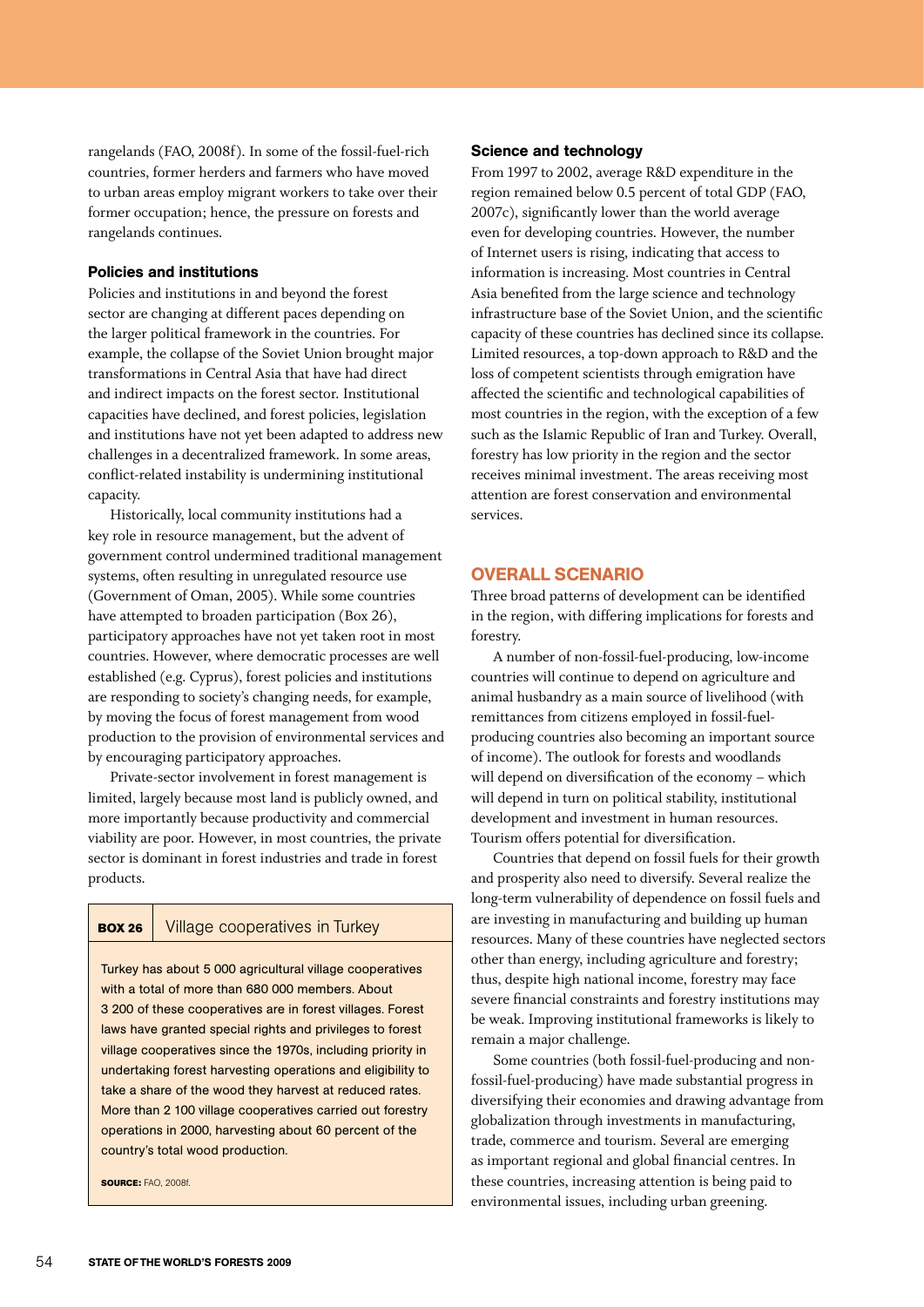# **OUTLOOK**

## Forest area

Forest area increased between 1990 and 2005 (Table 18). This trend is likely to continue except in the low-income agriculture-dependent countries. As the importance of agriculture (including animal husbandry) declines and wealthier countries invest in afforestation and urban greening (Box 27), the overall forest area is expected to increase. In countries with low forest cover, rapid urbanization and constraints on agricultural expansion (especially water scarcity), forest area is likely to stabilize. Afforestation efforts, although limited, will help to reverse forest loss. A notable exception to this trend is a continuing decline in forest area in those countries where armed conflict has destabilized forest management.

Rangelands and pasturelands with scattered tree growth account for more than half the region's land

#### TABLE 18

# Forest area: extent and change

area and are the main source of fodder and woodfuel in addition to a number of non-wood tree products. These lands are rapidly becoming degraded in the absence of any management (Box 28).

In addition to difficult-to-quantify but important trees outside forests and in agroforestry systems, the region has about 5 million hectares of planted forests. This is less than 2 percent of the global planted forest area (Table 19). Half of these planted forests are for environmental protection. The annual rate of planting has been rather modest at about 80 000 ha. The decline in the extent of planted forests in Central Asia between 2000 and 2005 was mainly in Kazakhstan and was largely the result of forest fires (FAO, 2006d). Half the region's planted forests are in Turkey, where 75 percent are for production and the rest for protection. The Islamic Republic of Iran and Turkey are the only countries reporting planted forests for production.

| <b>Subregion</b>                                | <b>Area</b><br>$(1000)$ ha) |         |         | <b>Annual change</b><br>$(1000)$ ha) |           | <b>Annual change rate</b><br>(%) |           |
|-------------------------------------------------|-----------------------------|---------|---------|--------------------------------------|-----------|----------------------------------|-----------|
|                                                 | 1990                        | 2000    | 2005    | 1990-2000                            | 2000-2005 | 1990-2000                        | 2000-2005 |
| Central Asia                                    | 15880                       | 15973   | 16 017  | 9                                    | 9         | 0.06                             | 0.06      |
| Western Asia                                    | 27 29 6                     | 27 546  | 27 570  | 25                                   | 5         | 0.09                             | 0.02      |
| <b>Total Western and</b><br><b>Central Asia</b> | 43 176                      | 43 519  | 43 588  | 34                                   | 14        | 0.08                             | 0.03      |
| World                                           | 4 077 291                   | 3988610 | 3952025 | -8 868                               | $-7317$   | $-0.22$                          | $-0.18$   |

**NOTE:** Data presented are subject to rounding **source:** FAO, 2006a.

# **BOX 27** Tree planting in the United Arab Emirates

The United Arab Emirates is an extremely arid and urbanized (over 80 percent) country. The government encourages greening and tree-planting activities, which are increasingly supported by the people.

Urban planting schemes enhance microclimate, mitigate air pollution, beautify roadsides and provide recreational areas. Abu Dhabi, which had only one public park in 1974, now has about 40, covering an area of more than 300 ha.

- Outside cities, trees are planted:
- in green belts to combat desertification and sand movement;
- $\cdot$  to protect farms, agricultural areas and rangelands;
- $\cdot$  to provide natural sanctuaries for the breeding and conservation of gazelles, bush rabbits, birds and other animals.

Ninety percent of treated wastewater is used for irrigation of these planted areas.

**source:** FAO, 2005c.

# **BOX 28** Rangelands in West Asia

Rangelands occupy 52 percent of West Asia's land area. Up to 90 percent of these lands are degraded or vulnerable to desertification. Grazing, a principal cause of land degradation in the subregion, has more than doubled in the past four decades, mainly because of subsidized feeding, provision of water points and mechanization. Sheep density has reached four times the sustainable carrying capacity in some areas. Overgrazing and fuelwood collection have reduced rangeland productivity by 20 percent in Jordan and 70 percent in the Syrian Arab Republic.

Centralized control of rangelands has undermined traditional nomadic herding systems, which managed the land carefully to prevent overuse. Most rangelands in the subregion are free-access resources, lacking clear responsibilities for their protection.

**SOURCES: FAO, 2007c; UNEP, 2007.**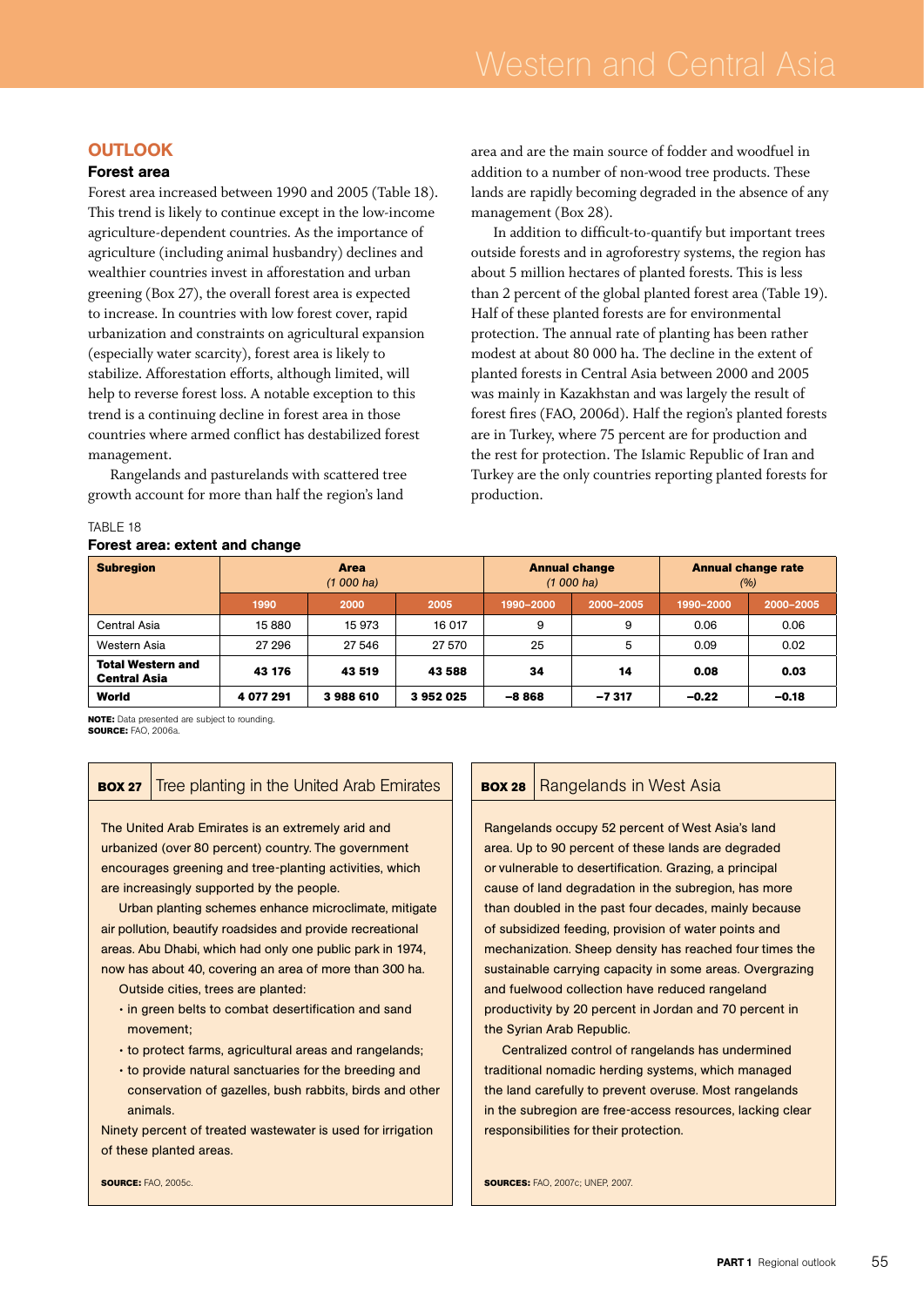#### TARI F 19 Planted forests

| <b>Subregion</b>                                | 1990         | 2000    | 2005    |  |  |
|-------------------------------------------------|--------------|---------|---------|--|--|
|                                                 | $(1000)$ ha) |         |         |  |  |
| Central Asia                                    | 1 274        | 1323    | 1 193   |  |  |
| Western Asia                                    | 3022         | 3623    | 3895    |  |  |
| <b>Total Western and</b><br><b>Central Asia</b> | 4 2 9 5      | 4946    | 5089    |  |  |
| World                                           | 209 443      | 246 556 | 271 346 |  |  |

**NOTE:** Data presented are subject to rounding **source:** FAO, 2006b.

## Forest management

Except in Cyprus, Lebanon and Yemen, most of the forests in the region are publicly owned. However, political and historical differences among the countries have resulted in considerable differences in how they have been managed and used.

In the Soviet period, most of the forests and woodlands in Central Asia were set aside for environmental protection with a total ban on logging – a policy encouraged by the low forest cover and limited scope for commercial use of forests. Strict enforcement of rules and regulations by the well-organized state forestry administration enabled comprehensive forest protection. However, after independence, a reduction in wood and fuel supplies from the Russian Federation increased the pressure on forests and the ban on logging became ineffective. While most of the forests officially remain protected areas, institutional weaknesses and the rising demand for wood have resulted in increases in illegal logging. Greater investment will be needed if problems such as forest fires are to be prevented from worsening.

In Western Asia too, most forests have been set aside as protected areas. A number of countries that previously depended on forests for wood production have reduced harvesting in order to enhance environmental benefits.

The region's adverse climate and soil conditions and low productivity make forest plantation activities expensive, implying limited private-sector involvement and, thus, a high reliance on public funding. The changing needs of society have influenced the management of planted forests; some originally established for wood production are now managed for amenity values (Box 29).

In most countries in the region, trees grown on farms in various agroforestry systems are a source of income and, more importantly, fulfil protective functions as windbreaks and shelterbelts. Establishment of windbreaks is an integral part of farming practices in most countries. Date-palm cultivation in several Western Asian countries has turned deserts into oases. In the United Arab Emirates, extensive date plantations have improved the landscape while generating substantial income (FAO, 2008f). Fruit trees are also a source of wood.

The high costs of improving policy and institutional arrangements and technical capacities may continue to limit the ability of many countries in the region to implement sustainable forest management. Furthermore, much of the region's forest is located in conflict zones. Conflict-related instability is a major factor undermining sustainable forest management, especially where forests straddle national borders (FAO, 2008g).

## Wood products: production, consumption and trade

Because of the unfavourable growing conditions and emphasis on protection, production of wood products is low, and the region depends substantially on imports to meet demand. Imports of wood products increased from about US\$5.6 billion in 1995 to US\$13.5 billion in 2006 and accounted for more than half of consumption. Afghanistan, Georgia, the Islamic Republic of Iran, Kazakhstan and Turkey account for most of the region's wood production.

Consumption of wood products is forecast to increase across the region with growth in population, urbanization and income. Annual growth in the consumption of sawnwood, wood-based panels, and paper and paperboard is projected to be 2.5, 4.5 and 4.0 percent, respectively, in the next 15 years (Table 20). Growth is expected to be fastest in the Central Asian countries as they recover from the post-1990 economic slump. The region will remain a major wood product importing region because of its limited natural resources and growing demand.

The Islamic Republic of Iran and Turkey, with large domestic markets, inexpensive labour and a stable investment climate, have invested in forest industry development (furniture, paperboard and medium-density fibreboard), largely based on imported raw materials. With the declining profitability of the wood industry in Europe, these industries could expand further. Saudi Arabia and

# **BOX 29** Changing objectives of forest plantation management in Cyprus

In Cyprus, 94 village plantations on about 1 580 ha were established during the Second World War to supply woodfuel to local communities. By the time the plantations were mature, incomes had increased and commercial fuels had become available and affordable, so the demand for woodfuel had declined considerably. However, the demand for recreation areas had grown. Hence, these plantations were transformed into recreation areas, enhanced by the planting of ornamental trees.

**source:** Government of Cyprus, 2005.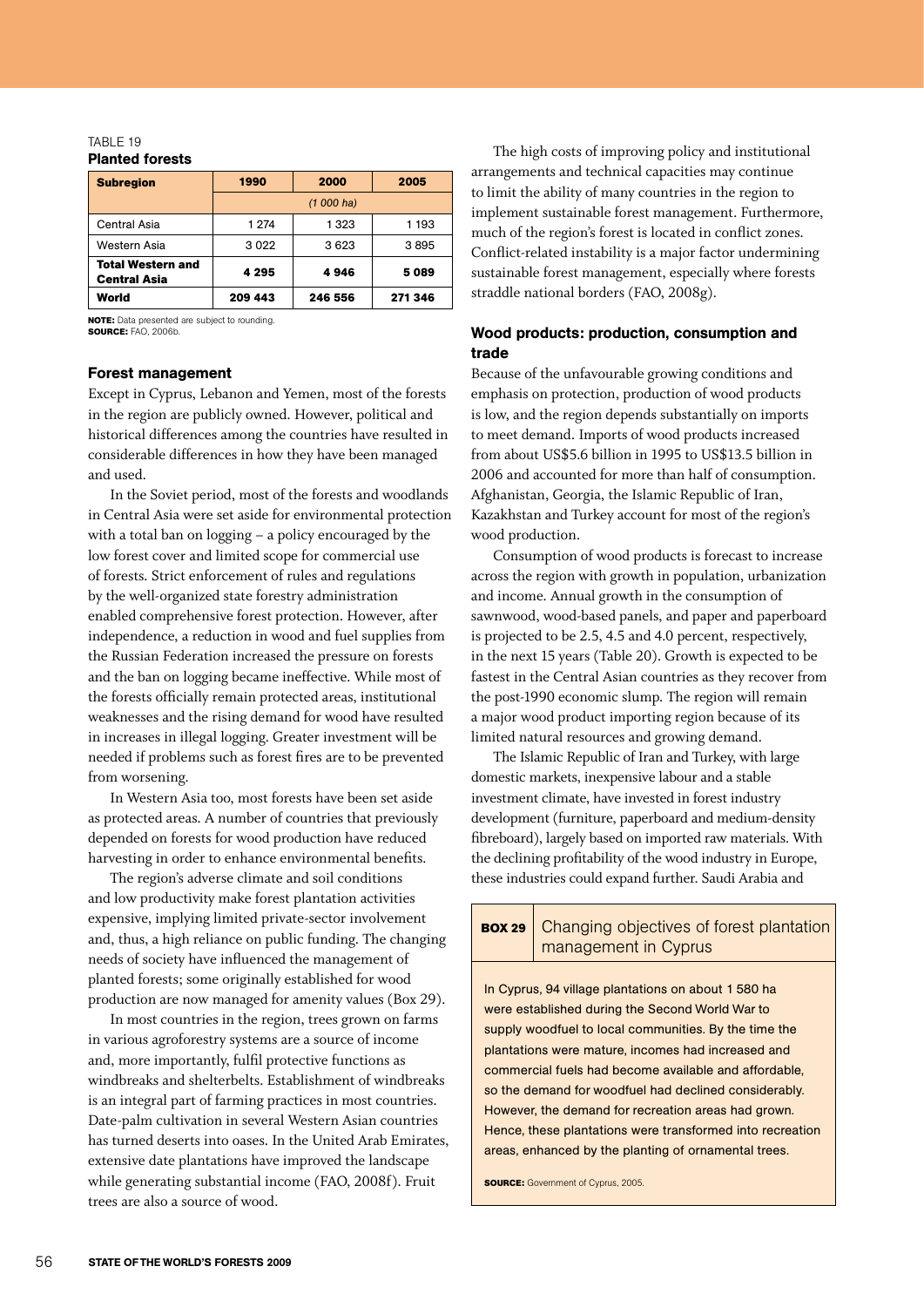| י ייסטטער פון איסטייט אוייוואטוויטט אוויט וויסטט |                                          |                    |                                     |                    |                                              |                    |                                                 |                    |  |
|--------------------------------------------------|------------------------------------------|--------------------|-------------------------------------|--------------------|----------------------------------------------|--------------------|-------------------------------------------------|--------------------|--|
| Year                                             | Industrial roundwood<br>(million $m^3$ ) |                    | <b>Sawnwood</b><br>(million $m^3$ ) |                    | <b>Wood-based panels</b><br>(million $m^3$ ) |                    | <b>Paper and paperboard</b><br>(million tonnes) |                    |  |
|                                                  | <b>Production</b>                        | <b>Consumption</b> | <b>Production</b>                   | <b>Consumption</b> | <b>Production</b>                            | <b>Consumption</b> | <b>Production</b>                               | <b>Consumption</b> |  |
| 2000                                             | 14                                       | 15                 |                                     | 10                 |                                              |                    |                                                 |                    |  |
| 2005                                             |                                          | 19                 |                                     | 13                 |                                              |                    |                                                 |                    |  |
| 2010                                             |                                          | 21                 |                                     | 14                 | 6                                            | 12                 |                                                 | 10                 |  |
| 2020                                             | 15                                       | 22                 | 10                                  | 18                 |                                              | 18                 |                                                 | 14                 |  |

## TARL F 20 Production and consumption of wood products

**source:** FAO, 2008c.

the United Arab Emirates produce paper and paperboard (mainly tissue paper and corrugated carton) almost entirely using imported pulp and locally collected wastepaper. However, the competitiveness of the industry is in question because of the high production costs, especially arising from the high water demand (Mubin, 2004).

## Woodfuel

At the aggregate level, woodfuel consumption will continue to decline in the next 15 years (Figure 48). However, consumption trends differ considerably among and sometimes within countries. Turkey, with its diversified economy, has seen a significant reduction in woodfuel use largely because of the availability of commercial fuels, and this trend is likely to continue. However, in low-income countries, commercial fuels are unavailable and the use of woodfuel has increased. For example, woodfuel accounts for almost 85 and 70 percent of household energy needs in Afghanistan and Yemen, respectively (FAO, 2007c). Woodfuel use is also high in some of the Central Asian republics (Tajikistan and Uzbekistan). In these countries, total consumption is projected to rise, which will put additional stress on the low-productivity forests and wooded lands.

In most of the other countries, especially in Western Asia, fuelwood consumption is declining but charcoal use is increasing, particularly in restaurants and homes. In Saudi Arabia, an attempt to conserve the resource by banning charcoal production and encouraging imports was not successful, as people without alternative income opportunities continued to produce charcoal as a source of livelihood.

## Non-wood forest products

As in other regions, the pattern of NWFP use consists of many subsistence products and a few commercially important ones, many of which are domesticated and cultivated systematically (FAO, 2006e; FAO, 2007c). Subsistence use of and trade in NWFPs are particularly significant for low-income rural communities. In many countries, NWFPs provide more income than wood production.



**Source:** FAO, 2003b.

Commercial products include honey, mushrooms, medicinal plants, pine nuts, walnuts, pistachio nuts, bay leaves, thyme and fodder. In the more diversified economies, commercially important NWFPs have been systematically developed with private-sector involvement. Lebanon's privately owned pine (*Pinus pinea*) plantations are managed primarily for nut production. The production and processing of, and trade in, bay leaves from Turkey have improved largely because of private-sector investments.

No major changes are expected in the pattern of NWFP use. The main challenge will be to improve the production and value addition of less commercialized products, to develop markets and, thus, to enhance income opportunities for low-income households.

# Contribution of forestry to income and employment

The gross value added by the forestry sector registered a slight increase from about US\$4.9 billion in 1990 to about US\$5.3 billion in 2006 (Figure 49). Most of the increase was in the pulp and paper sector, largely because of expanded paperboard production. Employment in the sector has registered an upward trend since 2000 following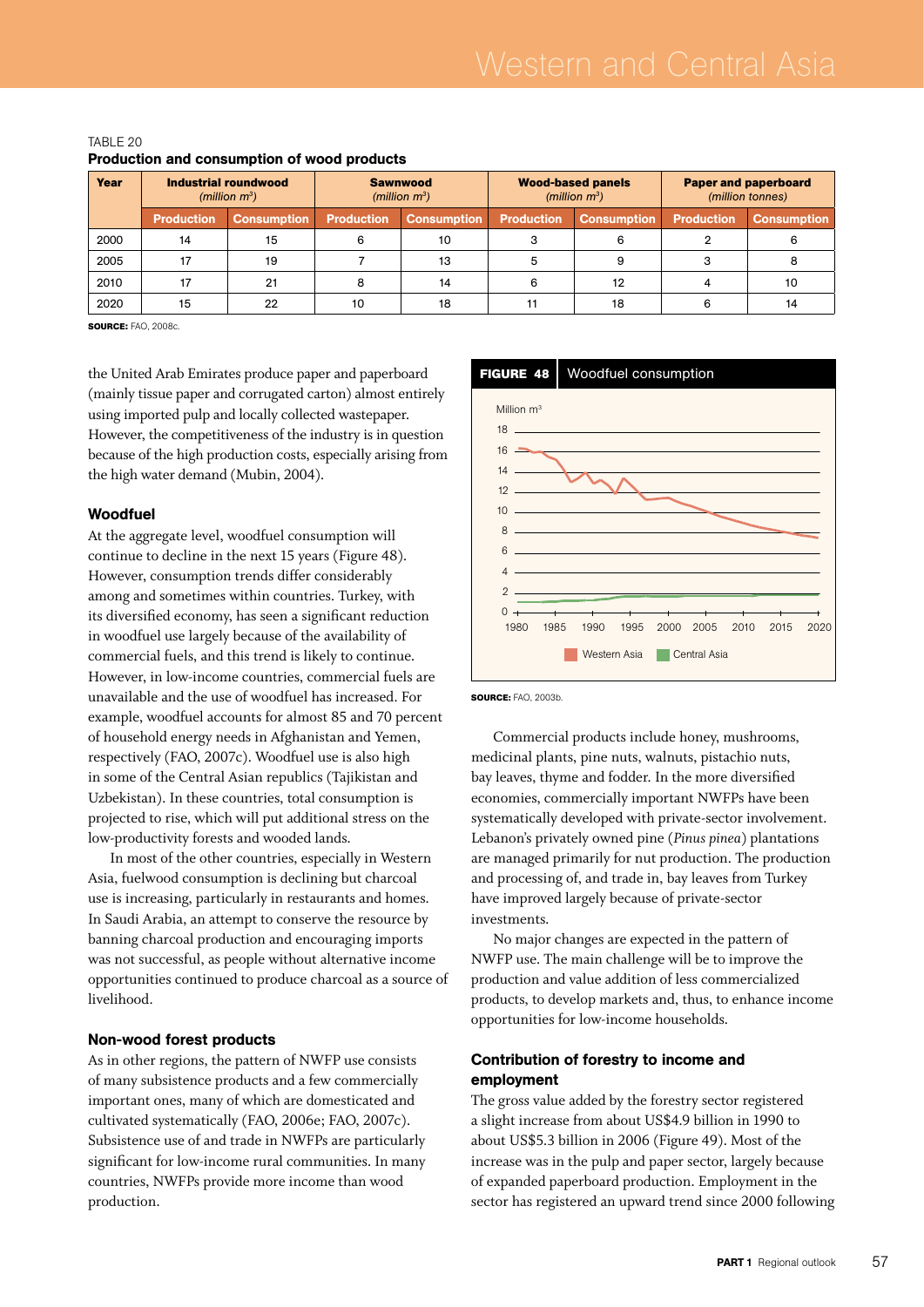

**Note:** The changes in value added are the changes in real value (i.e. adjusted for inflation). **Source:** FAO, 2008b.

a slight decline, but is essentially stable. However, estimates are imprecise because of incomplete national accounting of value added and employment, especially for the informal sector.

## Environmental services of forests

Considering the limited potential of commercial wood production, the provision of environmental services – especially arresting land degradation and desertification, protecting water supplies and improving the urban environment – will remain the principal function of forests and woodlands in Western and Central Asia. Environmental protection and provision of environmental services are largely driven by the public sector through supportive policy measures, with varying levels of participation by civil-society organizations, the private sector and communities.

Five areas in the region have been identified as biodiversity hotspots for their biological richness and threatened ecosystems (Conservation International, 2005). For example, the forests in the Central Asian mountains are the centre of origin of cultivars of apple, pear and pomegranate. To date, biodiversity conservation efforts have focused on designating protected areas, which by 2007 comprised about 114 million hectares or about 10 percent of the region's land area (UN, 2008c).

In low-income agriculture-dependent countries with high biodiversity (e.g. Afghanistan, Kyrgyzstan, Tajikistan and Yemen), conservation may remain difficult because of the pressure on land and other resources and the inability of governments to invest adequately in effective

management of protected areas. Weaknesses in policies and institutions, including fragmented responsibilities, are impediments to protected area management even in some countries with relatively high incomes. Illegal hunting is a major problem in some protected areas.

Desertification and land degradation are problems throughout the region, especially in Western Asia where all countries are in the arid or semi-arid zone and threequarters of the land is desert or desertified (FAO, 2007c). The causes include extreme climate conditions and human activities, such as expansion of agriculture, intensive grazing, continued removal of vegetation for fuel and fodder and deficient irrigation practices. Forests and trees contribute directly to controlling desertification risks and maintaining suitable conditions for agriculture, rangelands and human livelihoods. However, as trees also consume water, the water balance needs to be taken into account when tree planting is considered; in Israel, it was observed that planting trees on farms may yield more benefits than large-scale afforestation programmes (Malagnoux, Sène and Atzmon, 2007).

Integrated land and water management could prevent human-induced desertification. However, most attention has been focused on remedial measures. Low-income agriculturedependent countries have relatively poor prospects for dealing with land degradation and desertification. More improvement is envisaged in countries where dependence on land is declining and opportunities for improving policies and institutional framework are greater.

Climate change is expected not only to accentuate desertification but also to affect water supply because of the shrinking of glaciers in the Central Asian mountains.